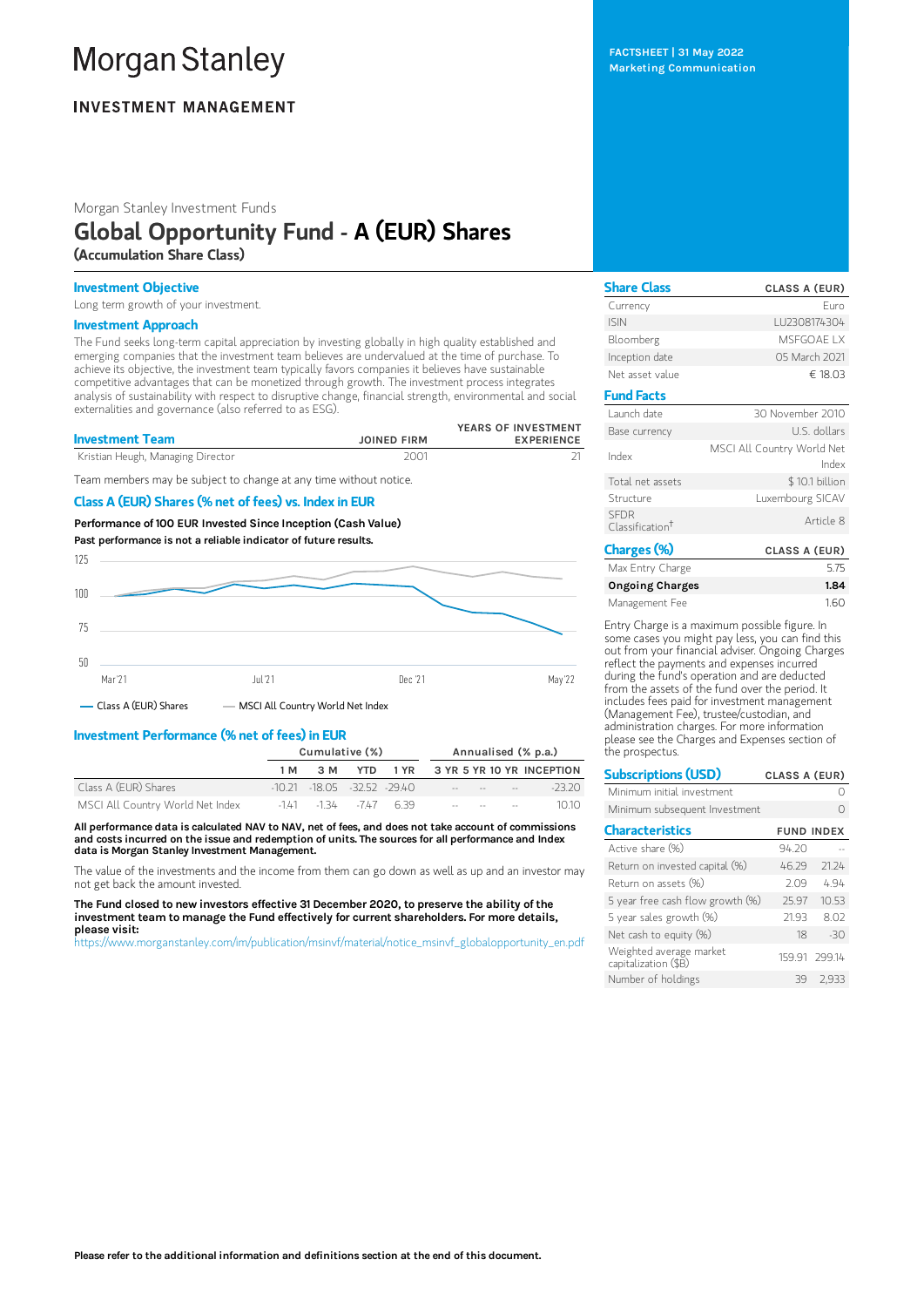## Regional Exposure (% of Total Net Assets)<sup>1</sup> FUND INDEX

|  | North America        | 61.29 | 63.82 |
|--|----------------------|-------|-------|
|  | Indian Sub-Continent | 9.46  | 1.45  |
|  | Pacific Basin        | 8.27  | 8.53  |
|  | <b>EURO Europe</b>   | 7.73  | 7.87  |
|  | Non-EURO Europe      | 6.50  | 8.18  |
|  | Japan                | 1.68  | 5.50  |
|  | South America        | 1.16  | 0.75  |
|  | Cash                 | 4.79  |       |

As of 31 May 2022, the Fund does not have direct exposure to and does not hold companies listed or domiciled in Russia, Ukraine or Belarus.

| Sector Allocation (% of Total Net Assets) <sup>1,2</sup> |                           |       | <b>INDEX</b> |
|----------------------------------------------------------|---------------------------|-------|--------------|
|                                                          | Information<br>Technology | 30.29 | 21.34        |
|                                                          | Consumer<br>Discretionary | 26.40 | 10.96        |
|                                                          | Industrials               | 13.96 | 9.37         |
|                                                          | Communication<br>Services | 13.61 | 7.82         |
|                                                          | <b>Financials</b>         | 10.80 | 14.77        |
|                                                          | Consumer Staples          | 0.61  | 7.26         |
|                                                          | Real Estate               | 0.42  | 2.75         |
|                                                          | Other                     | 0.01  |              |
|                                                          | Cash                      | 4.79  |              |

| Top Holdings (% of Total Net Assets) <sup>3</sup> | <b>FUND</b> | <b>INDEX</b> |
|---------------------------------------------------|-------------|--------------|
| ServiceNow Inc.                                   | 7.10        | 0.15         |
| HDFC Bank I td                                    | 6.54        |              |
| Uber Technologies Inc                             | 6.50        | 0.06         |
| DSV A/S                                           | 6.14        | 0.06         |
| Amazon.com Inc.                                   | 4.54        | 1.81         |
| Meta Platforms Inc.                               | 4.50        | 0.75         |
| The Walt Disney Company                           | 4.20        | 0.33         |
| Adobe Inc                                         | 4.07        | 0.33         |
| Mercadolibre Inc.                                 | 3.87        | 0.06         |
| Coupang Inc                                       | 3.65        |              |
| Total                                             | 51.11       |              |

<sup>†</sup> This Fund is classified as an Article 8 product under the Sustainable Finance Disclosure Regulation. Article 8 products are those which promote environmental or social characteristics and which integrate sustainability into the investment process in a binding manner. Before making any decision to invest in the fund mentioned herein, please refer to all the characteristics and objectives of the Fund noted in the current Prospectus and KIID at morganstanleyinvestmentfunds.com.

<sup>1</sup>May not sum to 100% due to the exclusion of other assets and liabilities. <sup>2</sup> For additional information regarding sector classification/definitions please visit www.msci.com/gics and the glossary at www.morganstanley.com/im. <sup>3</sup> These securities and percentage allocations are only for illustrative purposes and do not constitute, and should not be construed as, investment advice or recommendations with respect to the securities or investments mentioned.

#### Please refer to the Prospectus for full risk disclosures, available at www.morganstanleyinvestmentfunds.com. All data as of 31.05.2022 and subject to change daily.

This is a marketing communication. Applications for shares in the Fund should not be made without first consulting the current Prospectus and the Key Investor Information Document ("KIID"), which are available in English and in the official language of your local jurisdiction at

organstanleyinvestmentfunds.com or free of charge from the Registered Office of Morgan Stanley Investment Funds, European Bank and Business Centre, 6B route de Trèves, L-2633 Senningerberg, R.C.S. Luxemburg B 29 192. A summary of investor rights is available in English at the same website.

If the management company of the relevant Fund decides to terminate its arrangement for marketing that Fund in any EEA country where it is registered for sale, it will do so in accordance with the relevant UCITS rules.

#### Share Class A (EUR) Risk and Reward Profile

| <b>Lower Risk</b> |                                  |  |  | Higher Risk                       |  |
|-------------------|----------------------------------|--|--|-----------------------------------|--|
|                   |                                  |  |  |                                   |  |
|                   | <b>Potentially Lower Rewards</b> |  |  | <b>Potentially Higher Rewards</b> |  |

The risk and reward category shown is based on historic data.

- Historic figures are only a guide and may not be a reliable indicator of what may happen in the future.
- As such this category may change in the future.
- The higher the category, the greater the potential reward, but also the greater the risk of losing the investment. Category 1 does not indicate a risk free investment.
- The fund is in this category because it invests in company shares and the fund's simulated and/or realised return has experienced high rises and falls historically.
- The fund may be impacted by movements in the exchange rates between the fund's currency and the currencies of the fund's investments.

This rating does not take into account other risk factors which should be considered before investing, these include:

- The fund relies on other parties to fulfill certain services, investments or transactions. If these parties become insolvent, it may expose the fund to financial loss.
- Sustainability factors can pose risks to investments, for example: impact asset values, increased operational costs.
- There may be an insufficient number of buyers or sellers which may affect the funds ability to buy or sell securities.
- Investments in China involves a risk of a total loss due to factors such as government action or inaction, market volatility and reliance on primary trading partners.
- Investment in China A-Shares via Shanghai-Hong Kong and Shenzhen-Hong Kong Stock Connect programs may also entail additional risks, such as risks linked to the ownership of shares.
- There are increased risks of investing in emerging markets as political, legal and operational systems may be less developed than in developed markets.
- Past performance is not a reliable indicator of future results. Returns may increase or decrease as a result of currency fluctuations. The value of investments and the income from them can go down as well as up and
- investors may lose all or a substantial portion of his or her investment. The value of the investments and the income from them will vary and there can be no assurance that the Fund will achieve its investment objectives.
- Investments may be in a variety of currencies and therefore changes in rates of exchange between currencies may cause the value of investments to decrease or increase. Furthermore, the value of investments may be adversely affected by fluctuations in exchange rates between the investor's reference currency and the base currency of the investments.

#### Additional A Share Classes

|          | <b>CURRENCY</b> | <b>I AUNCH</b> | <b>ISIN</b>   | <b>BLOOMBERG</b> |
|----------|-----------------|----------------|---------------|------------------|
|          | I ISD.          | 30.11.2010     | 1110552385295 | MSGOPPA I X      |
| AH (FUR) | <b>FUR</b>      | 30112010       | LU0552385618  | MSGOPAH I X      |

#### DEFINITIONS

5 year free cash flow growth is the compound annual growth rate of Free Cash Flow over a 5-year period. It is calculated by [Free Cash Flow(0) / Free<br>Cash Flow(-5)] <sup>1/5</sup> – 1. **5 year saIes growth** is the compound annual growth\_ rate of Sales over the last 5 years. It is calculated by [Sales (0) / Sales (-5)]  $-$  1. Active Share is a measure of the percentage of stock holdings in a managers portfolio that differ from the benchmark index (based on holdings and weight of holdings). Active Share scores range from 0%-100%. A score of 100% means you are completely different from the benchmark. Active Share calculation may consolidate holdings with the same economic exposure. Bloomberg stands for 'Bloomberg Global Identifier (BBGID)'. This is a unique 12 digit alphanumerical code designed to enable the identification of securities, such as the Morgan Stanley 1/5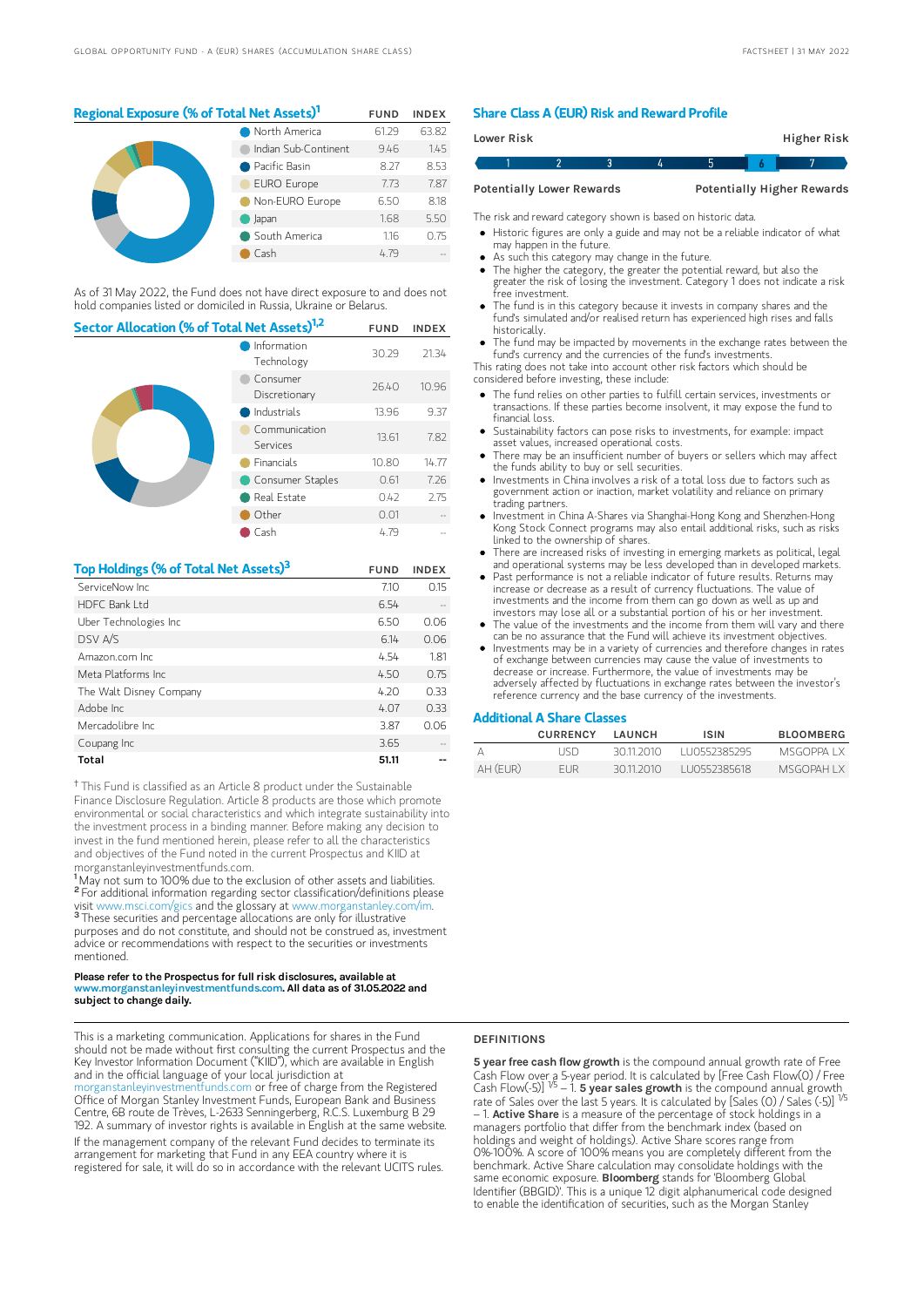Investment Funds sub-funds at share class level, on a Bloomberg Terminal. The Bloomberg Terminal, a system provided by Bloomberg L.P., enables analysts to access and analyse real-time financial market data. Each Bloomberg code starts with the same BBG prefix, followed by nine further characters that we list here in this guide for each share class of each fund. ISIN is the international securities identification number (ISIN), a 12 digit code consisting of numbers and letters that distinctly identifies securities. NAV is the Net Asset Value per share of the Fund (NAV), which represents the value of the assets of a fund less its liabilities. Net cash to equity is the ratio of a company's cash on hand against the total net worth of the company. It is calculated by [(Total Cash and cash equivalents – Total Liabilities) / Shareholder's Equity]. Number of holdings provided are a typical range, not a maximum number. The portfolio may exceed this from time to time due to market conditions and outstanding trades. **Return on** assets (ROA) is a measure of a company's profitability, equal to a fiscal year's earnings divided by its total assets, expressed as a percentage. **Return** on invested capital (ROIC) represents the performance ratio measuring a company's percentage return on its invested capital. Income statement items as of latest reported fiscal period, and Balance Sheet items from one period earlier. ROIC is calculated by dividing Net Income by (Property, Plant & Equipment + Working Capital + Short Term Debt - Cash & Equivalents). ROIC has a cap of 200% and a floor of 0%, ex Financials and Real Estate Sectors. Weighted average market capitalization is an average of the market capitalization of stocks comprising a portfolio or index, adjusted by each stock's weight in the portfolio or index.

#### INDEX INFORMATION

The MSCI All Country World Net Index (ACWI) is a free float-adjusted market capitalization weighted index designed to measure the equity market performance of developed and emerging markets. The term "free float" represents the portion of shares outstanding that are deemed to be available for purchase in the public equity markets by investors. The performance of the Index is listed in U.S. dollars and assumes reinvestment of net dividends.

#### **DISTRIBUTION**

This communication is only intended for and will only be distributed to persons resident in jurisdictions where such distribution or availability would not be contrary to local laws or regulations. In particular, the Shares are not for distribution to US persons.

Ireland: MSIM Fund Management (Ireland) Limited. Registered Office: The Observatory, 7-11 Sir John Rogerson's Quay, Dublin 2, D02 VC42, Ireland. Registered in Ireland as a private company limited by shares under company number 616661. MSIM Fund Management (Ireland) Limited is regulated by the Central Bank of Ireland. United Kingdom: Morgan Stanley Investment Management Limited is authorised and regulated by the Financial Conduct Authority. Registered in England. Registered No. 1981121. Registered Office: 25 Cabot Square, Canary Wharf, London E14 4QA, authorised and regulated by the Financial Conduct Authority. Dubai: Morgan Stanley Investment Management Limited (Representative Office, Unit Precinct 3-7th Floor-Unit 701 and 702, Level 7, Gate Precinct Building 3, Dubai International Financial Centre, Dubai, 506501, United Arab Emirates. Telephone: +97 (0)14 709 7158). Italy: MSIM Fund Management (Ireland)Limited, Milan Branch (Sede Secondaria di Milano) is a branch of MSIM Fund Management (Ireland) Limited, a company registered in Ireland, regulated by the Central Bank of Ireland and whose registered office is at The Observatory, 7-11 Sir John Rogerson's Quay, Dublin 2, D02 VC42, Ireland. MSIM Fund Management (Ireland) Limited Milan Branch (Sede Secondaria di Milano) with seat in Palazzo Serbelloni Corso Venezia, 16 20121 Milano, Italy, is registered in Italy with company number and VAT number 11488280964. The Netherlands: MSIM Fund Management (Ireland) Limited, Rembrandt Tower, 11th Floor Amstelplein 1 1096HA, Netherlands. Telephone: 31 2-0462-1300. Morgan Stanley Investment Management is a branch office of MSIM Fund Management (Ireland) Limited. MSIM Fund Management (Ireland) Limited is regulated by the Central Bank of Ireland. France: MSIM Fund Management (Ireland) Limited, Paris Branch is a branch of MSIM Fund Management (Ireland) Limited, a company registered in Ireland, regulated by the Central Bank of Ireland and whose registered office is at The Observatory, 7-11 Sir John Rogerson's Quay, Dublin 2, D02 VC42, Ireland. MSIM Fund Management (Ireland) Limited Paris Branch with seat at 61 rue de Monceau 75008 Paris, France, is registered in France with company number 890 071 863 RCS. Spain: MSIM Fund Management (Ireland) Limited, Sucursal en España is a branch of MSIM Fund Management (Ireland) Limited, a company registered in Ireland, regulated by the Central Bank of Ireland and whose registered office is at The Observatory, 7-11 Sir John Rogerson's Quay, Dublin 2, D02 VC42, Ireland. MSIM Fund Management (Ireland) Limited, Sucursal en España with seat in Calle Serrano 55, 28006, Madrid, Spain, is registered in Spain with tax identification number W0058820B. Switzerland: Morgan Stanley & Co. International plc, London, Zurich Branch Authorised and regulated by the Eidgenössische Finanzmarktaufsicht ("FINMA"). Registered with the Register of Commerce Zurich CHE-115.415.770. Registered Office:

Beethovenstrasse 33, 8002 Zurich, Switzerland, Telephone +41 (0) 44 588 1000. Facsimile Fax: +41(0) 44 588 1074.

Australia: This publication is disseminated in Australia by Morgan Stanley Investment Management (Australia) Pty Limited ACN: 122040037, AFSL No. 314182, which accepts responsibility for its contents. This publication, and any access to it, is intended only for "wholesale clients" within the meaning of the Australian Corporations Act. Hong Kong: This document has been issued by Morgan Stanley Asia Limited for use in Hong Kong and shall only be made available to "professional investors" as defined under the Securities and Futures Ordinance of Hong Kong (Cap 571). The contents of this document have not been reviewed nor approved by any regulatory authority including the Securities and Futures Commission in Hong Kong. Accordingly, save where an exemption is available under the relevant law, this document shall not be issued, circulated, distributed, directed at, or made available to, the public in Hong Kong. Singapore: This publication should not be considered to be the subject of an invitation for subscription or purchase, whether directly or indirectly, to the public or any member of the public in Singapore other than (i) to an institutional investor under section 304 of the Securities and Futures Act, Chapter 289 of Singapore ("SFA"), (ii) to a "relevant person" (which includes an accredited investor) pursuant to section 305 of the SFA, and such distribution is in accordance with the conditions specified in section 305 of the SFA; or (iii) otherwise pursuant to, and in accordance with the conditions of, any other applicable provision of the SFA. In particular, for investment funds that are not authorized or recognized by the MAS, units in such funds are not allowed to be offered to the retail public; any written material issued to persons as aforementioned in connection with an offer is not a prospectus as defined in the SFA and, accordingly, statutory liability under the SFA in relation to the content of prospectuses does not apply, and investors should consider carefully whether the investment is suitable for them. This publication has not been reviewed by the Monetary Authority of Singapore.

Chile: Neither the Fund nor the interests in the Fund are registered in the Registry of Offshore Securities (el Registro de Valores Extranjeros) or subject to the supervision of the Commission for the Financial Market (la Comisión para el Mercado Financiero). This document and other offering materials relating to the offer of the interests in the Fund do not constitute a public offer of, or an invitation to subscribe for or purchase, the Fund interests in the Republic of Chile, other than to individually identified purchasers pursuant to a private offering within the meaning of Article 4 of the Chilean Securities Act (la Ley del Mercado de Valores) (an offer that is not "addressed to the public at large or to a certain sector or specific group of the public").

Peru: The interests in the Fund have not been and will not be registered in Peru under Decreto Legislativo 862: Ley de Fondos de Inversión y sus Sociedades Administradoras or under Decreto Legislativo 861: Ley del Mercado de Valores (the "Securities Market Law"), and are being offered to institutional investors only (as defined in article 8 of the Securities Market Law) pursuant to a private placement, according to article 5 of the Securities Market Law. The interests in the Fund have not been registered in the securities market public registry (Registro Público del Mercado de Valores) maintained by, and the offering of the Fund interests in Peru is not subject to the supervision of, the Superintendencia del Mercado de Valores. Any transfers of the Fund interests shall be subject to the limitations contained in the Securities Market Law and the regulations issued thereunder.

#### IMPORTANT INFORMATION

EMEA: This marketing communication has been issued by MSIM Fund Management (Ireland) Limited. MSIM Fund Management (Ireland) Limited is regulated by the Central Bank of Ireland. MSIM Fund Management (Ireland) Limited is incorporated in Ireland as a private company limited by shares with company registration number 616661 and has its registered address at The Observatory, 7-11 Sir John Rogerson's Quay, Dublin 2, D02 VC42, Ireland.

This document contains information relating to the sub-fund ("Fund") of Morgan Stanley Investment Funds, a Luxembourg domiciled Société d'Investissement à Capital Variable. Morgan Stanley Investment Funds (the "Company") is registered in the Grand Duchy of Luxembourg as an undertaking for collective investment pursuant to Part 1 of the Law of 17th December 2010, as amended. The Company is an Undertaking for Collective Investment in Transferable Securities ("UCITS").

Applications for shares in the Fund should not be made without first consulting the current Prospectus, Key Investor Information Document ("KIID"), Annual Report and Semi-Annual Report ("Offering Documents"), or other documents available in your local jurisdiction which is available free of charge from the Registered Office: European Bank and Business Centre, 6B route de Trèves, L-2633 Senningerberg, R.C.S. Luxemburg B 29 192. In addition, all Italian investors should refer to the 'Extended Application Form', and all Hong Kong investors should refer to the 'Additional Information for Hong Kong Investors' section, outlined within the Prospectus. Copies of the Prospectus, KIID, the Articles of Incorporation and